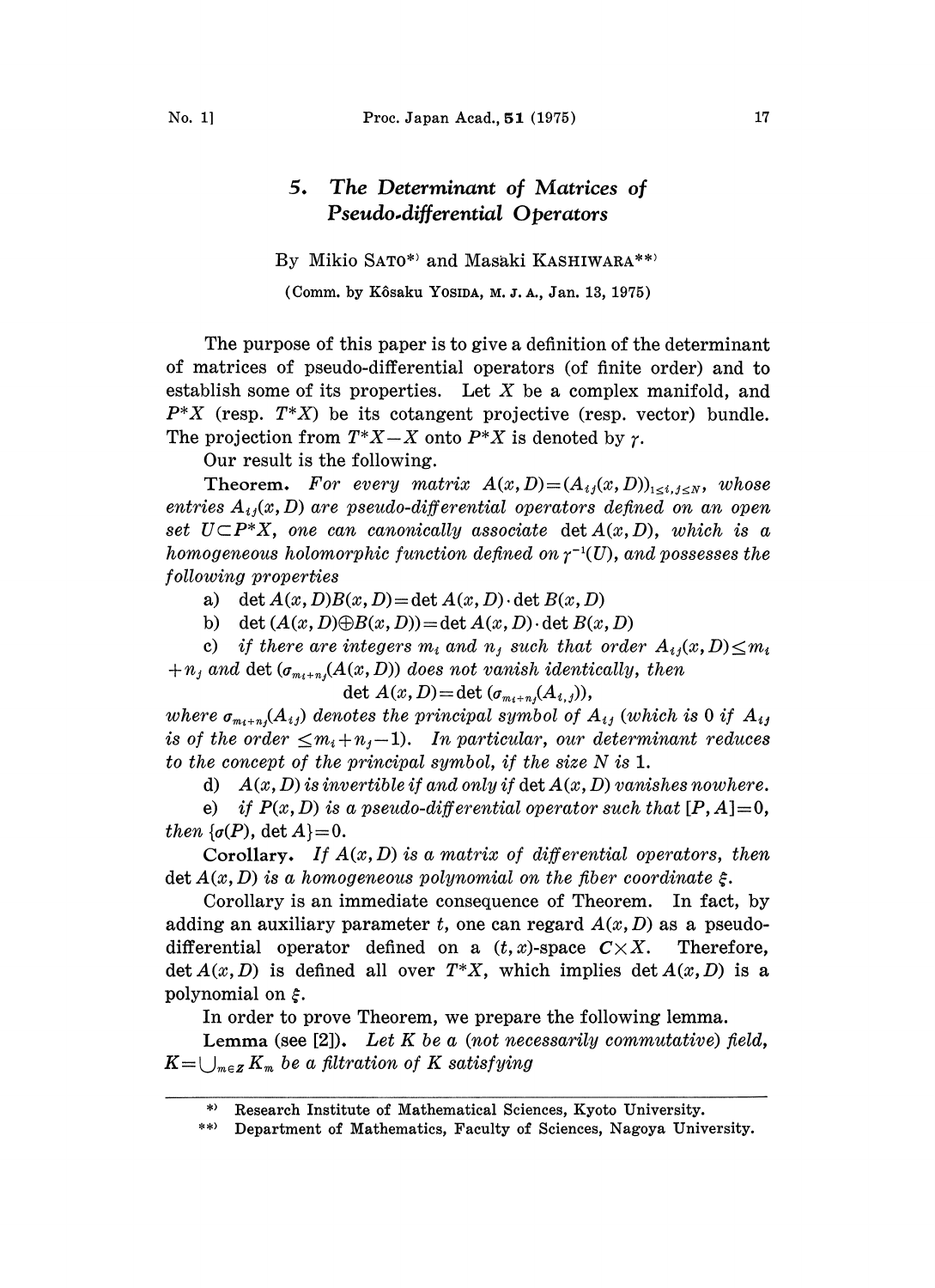- 1) The intersection of all  $K_m$  is zero,
- 2)  $K_m \subset K_{m+1}$ , and  $K_1 \neq K_0$ ,
- 3)  $K_m$  is closed under addition,
- 4)  $K_{m_1}K_{m_2} \subset K_{m_1+m_2},$
- 5)  $[K_{m_i}, K_{m_i}] \subset K_{m_i+m_{i-1}},$
- 

6) If  $\alpha$  does not belong to  $K_m$ , then  $\alpha^{-1}$  belongs to  $K_{-1-m}$ .<br>  $\iota k = K_0/K_{-1}$  is a commutative field and  $L = K_1/K_0$  is a vector  $k$  of dimension 1 and  $K_m/K_{m-1} = L^{\otimes m}$ . The canonical homometric  $K$  is denoted b Then  $k=K_0/K_{-1}$  is a commutative field and  $L=K_1/K_0$  is a vector space over k of dimension 1 and  $K_m/K_{m-1} = L^{\otimes m}$ . The canonical homomorphism from  $K_m$  to  $L^{\otimes m}$  is denoted by  $\sigma_m$ . Then, there is a map det:  $M(n: K)$  $\rightarrow \bigoplus_{m\in \mathbb{Z}} L^{\otimes m}$  satisfying

- a) det  $(AB) = \det A$  det B.
- b) det  $(A \oplus B) = \det A$  det B.

c) If there are integers  $m_i$  and  $n_j$  such that  $A_{ij} \in K_{m_i+n_j}$  and det  $(\sigma_{m_i+n_i}(A_{ij}))$  is non zero, then det  $(A_{ij})$ =det  $(\sigma_{m_i+n_i}(A_{ij}))$ .

d) det  $A \neq 0$  if and only if A is invertible.

e) If  $\alpha \in K$  centralizes a matrix A, then  $\sigma(\alpha)$  centralizes det A.

Since this is a purely algebraic lemma, we omit its proof.

Now, let p be a point in  $P^*X$ . Let K be a quotient field of a stalk  $\mathcal{P}_{X,p}^f$  of  $\mathcal{P}_X^f$  at p. Then the canonical filtration of  $\mathcal{P}_X^f$  defined by order induces a filtration of K. Then  $k=K_0/K_{-1}$  is a field of germs of meromorphic functions at  $p$ , and  $L$  is a set of germs of homogeneous meromorphic functions of order 1 at p. Thus, we can define det  $A(x, D)$  as a homogeneous *meromorphic* functions defined on  $\gamma^{-1}(U)$ .

**Proposition.** det  $A(x, D)$  is a holomorphic function.

**Proof.** We will prove this by the induction on the size of  $A(x, D)$ . Levi's theorem says that a meromorphic function is holomorphic if it is holomorphic except on 2-codimensional analytic set. Therefore, it suffices to prove that  $\det A(x, D)$  is holomorphic outside a 2-codimensional set. We may assume det  $(A(x, D))$  is holomorphic except on a non singular hypersurface  $f=0$ , and  $(\sum \xi_i dx_i)|_{f^{-1}(0)} \neq 0$ . By a quantized contact transformation, we can set  $f = \xi_1$ . Let  $r_{ij}$  be a multiplicity of  $\sigma(A_{ij})$  at  $\{\xi_1 = 0\}$ . Set  $r = \min(r_{ij})$ . We prove the proposition by the Set  $r = min (r_{ij})$ . We prove the proposition by the induction of r.

Without loss of generality, we may assume  $r_{11} = r$ , and  $\sigma(A_{11})/\xi_1^r$ never vanishes by Levi's theorem.

By Späth's theorem,  $A_{ij}$  has the form

 $A_{1i} = A_{11}Q_i + R_i$ 

where

$$
R_j = \sum_{v < r} R_{j,v}(x, D') D_1^v \quad \text{(where } D' = (D_2, \dots, D_n)).
$$

Therefore